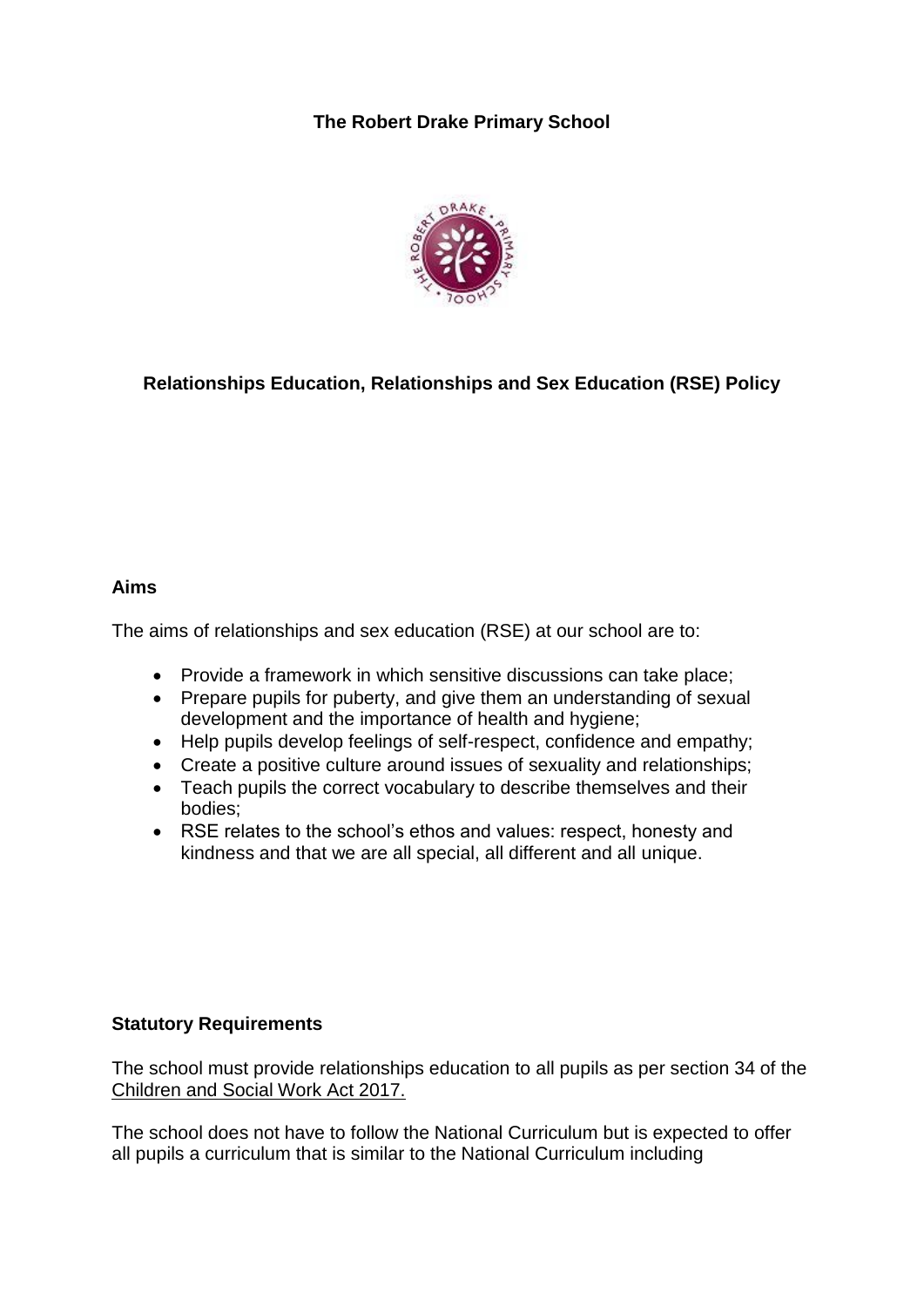requirements to teach science which would include the elements of sex education contained in the science curriculum.

In teaching RSE, the school is required within its funding agreement to have regard to Relationships Education, Relationships and Sex Education (RSE) and Health Education Statutory guidance issued by the secretary of state as outlined in section 403 of the [Education Act 1996.](http://www.legislation.gov.uk/ukpga/1996/56/contents)

The Robert Drake Primary School teaches RSE as set out in this policy. See the school's funding agreement and articles of association for further information.

## **Policy Development**

This policy was developed in consultation with parents, governors, staff and pupils.

The consultation and policy development process involved the following steps:

- The school's RSE policy and curriculum coverage has been reviewed by all staff, this included relevant national and local guidance;
- All staff were consulted and given the opportunity to look at the policy and make recommendations;
- Parents and stakeholders were given the opportunity to look at the policy and make recommendations;
- Pupils were consulted and given the opportunity to express their views regarding the coverage of the RSE curriculum
- The policy was shared with governors and ratified.

### **Definition**

RSE is about the emotional, social and cultural development of pupils, and involves learning about relationships, sexual health, sexuality, healthy lifestyles, diversity and personal identity.

RSE involves a combination of sharing information, and exploring issues and values. RSE is not about the promotion of sexual activity.

### **Curriculum**

Our curriculum is set out in Appendix 1 but it is adaptable and flexible as and when necessary.

The curriculum was developed in consultation with all stakeholders including parents, pupils and staff, taking into account the age, needs and feelings of pupils. If pupils ask questions outside the scope of this policy, teachers will respond in an appropriate manner so they are fully informed and don't seek answers online.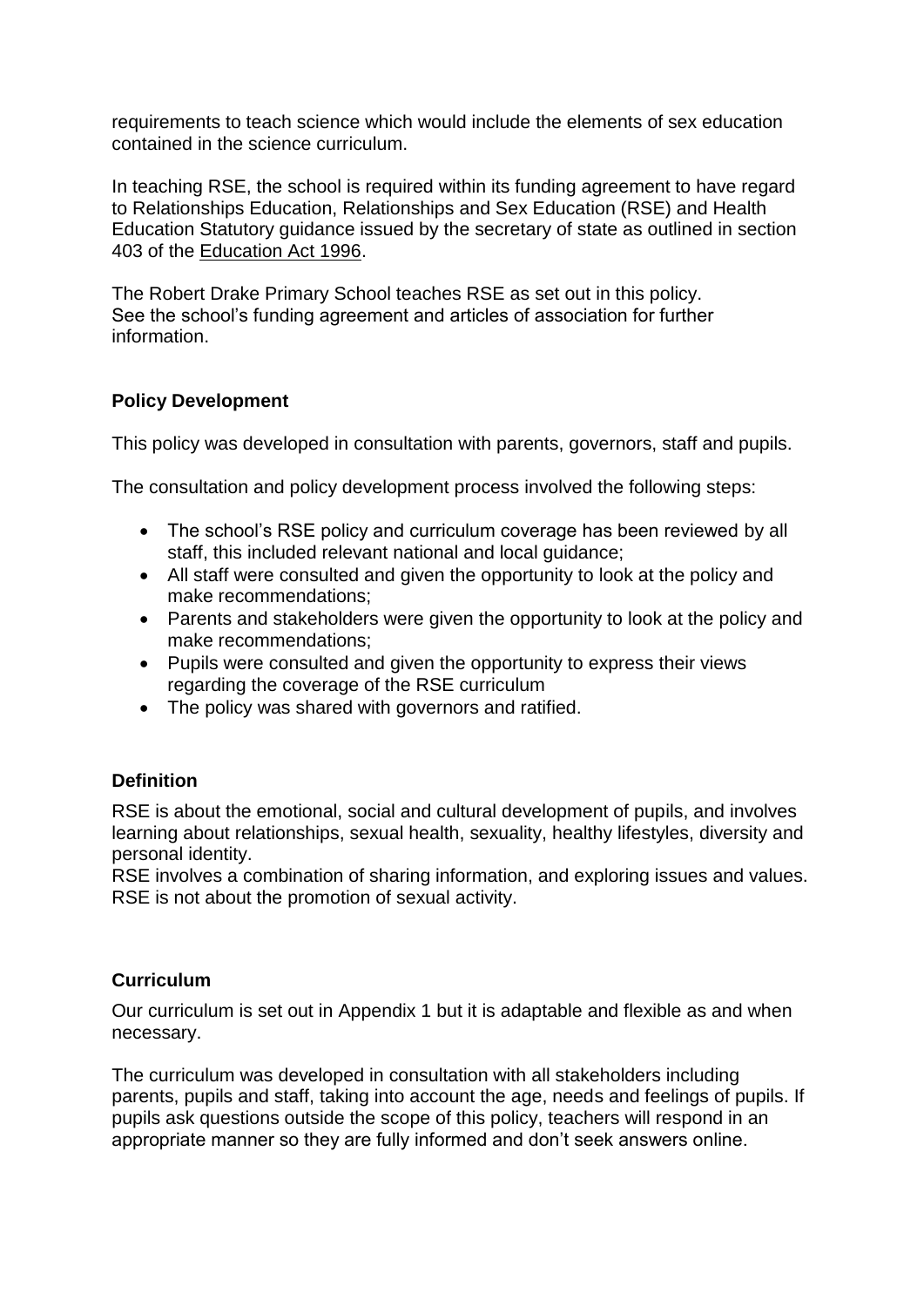At Robert Drake, the content of the RSE curriculum is followed and therefore does not cover sex education as this is not compulsory in primary schools. The school does not provide any sex education that is in addition to that covered in the science curriculum.

Primary sex education will focus on:

• Preparing boys and girls for the changes that adolescence brings.

## **Delivery of RSE**

RSE is taught within the personal, social, health and economic (PSHE) education curriculum. Biological aspects of RSE are taught within the science and P.E. and other aspects are included in religious education (RE) and Computing.

Relationships education focuses on teaching the fundamental building blocks and characteristics of positive relationships including:

- Families and people who care for me;
- Caring friendships;
- Respectful relationships;
- Online relationships;
- Being safe;
- Mental wellbeing;
- Internet safety and harms;
- Physical health and fitness;
- Healthy eating;
- Drugs, alcohol and tobacco;
- Health and prevention;
- Basic First Aid:
- Changing adolescent body.

These areas of learning are taught within the context of family life taking care to ensure that there is no stigmatisation of children based on their home circumstances (families can include single parent families, LGBT parents, families headed by grandparents, adoptive parents, foster parents/carers amongst other structures) along with reflecting sensitively that some children may have a different structure of support around them (for example: looked after children or young carers).

#### Statement of Intent

(based on DfE statutory guidance - Relationships Education, Relationships and Sex Education (RSE) and Health Education)

The curriculum is designed to:

 provide an age-appropriate, developmental curriculum which meets the needs of all pupils in the context of our school and the local community. Cross curricular links are made where they are meaningful in a 2 year rolling programme;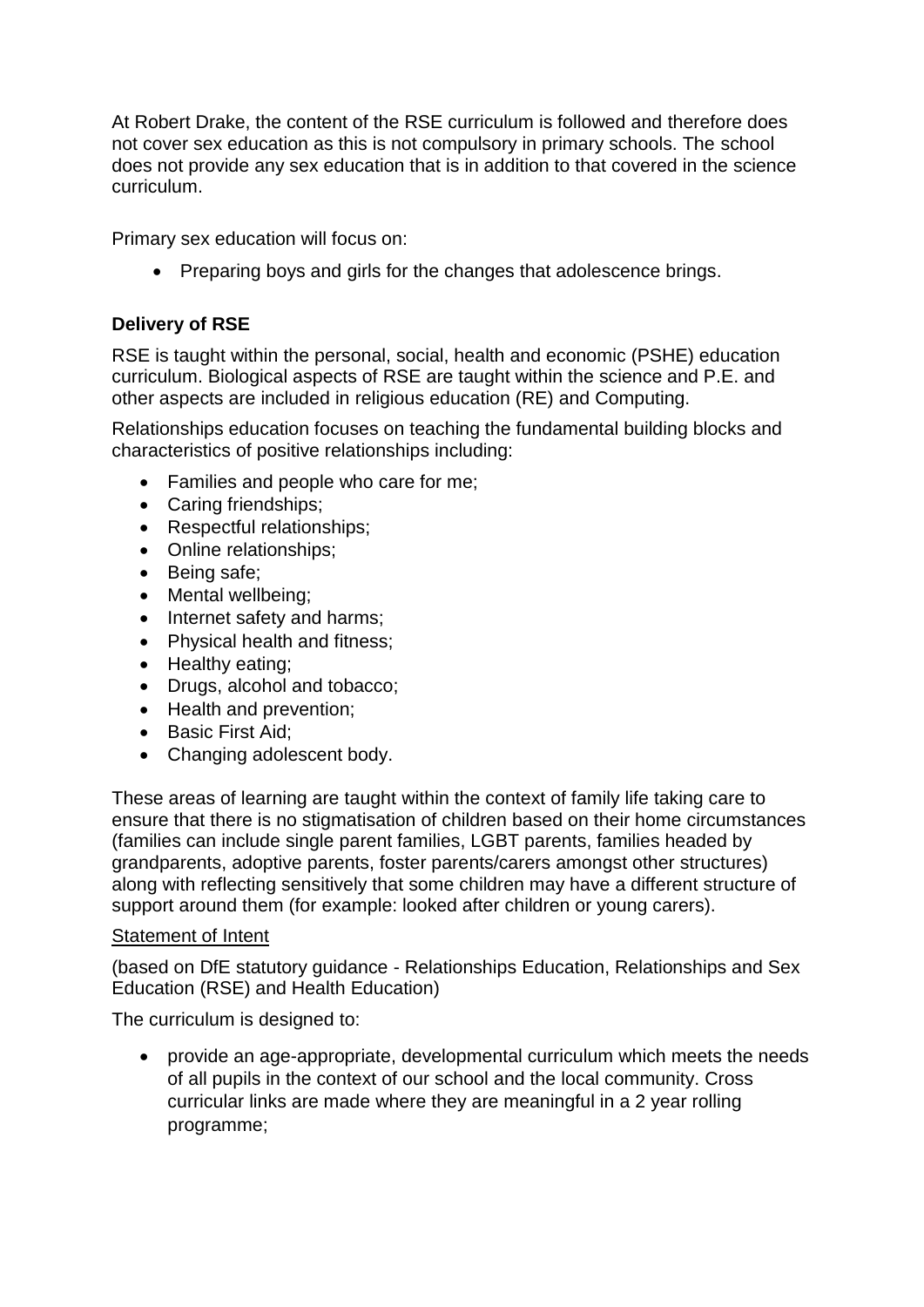- prepare pupils for life in Modern Britain ensuring they understand the world in which they are growing up, learning to live together and to understand one another and appreciate one another;
- support the development of important attributes in pupils, such as respect, honesty, kindness, tolerance, courtesy, resilience and self-efficacy;
- provide fundamental building blocks and characteristics of positive relationships, with particular reference to friendships, family relationships, and relationships with other children and with adults;
- address issues in a timely way in line with current evidence on pupil's physical, emotional and sexual development;
- promote the belief that pupils can achieve goals, both academic and personal and enable them to make informed decisions about their wellbeing, health and relationships and to build their self-efficacy (belief about ability and capacity to accomplish a task or to deal with the challenges of life).

## **Roles and Responsibilities**

### **The governing body**

The governing body will approve the RSE policy. The headteacher is accountable for its implementation.

## **The headteacher**

The headteacher is responsible for ensuring that RSE is taught consistently across the school and for managing requests to withdraw pupils from [non-statutory/nonscience] components of RSE.

## **Staff**

Staff are responsible for:

- Delivering RSE in a sensitive way
- Modelling positive attitudes to RSE
- Monitoring progress
- Responding to the needs of individual pupils

All staff are responsible for teaching RSE. They do not have the right to opt out of teaching it. Staff who have concerns about teaching RSE are encouraged to discuss this with the headteacher.

### **Pupils**

Pupils are expected to engage fully in RSE and, when discussing issues related to RSE, treat others with respect and sensitivity.

### **Parents' Right to Withdraw**